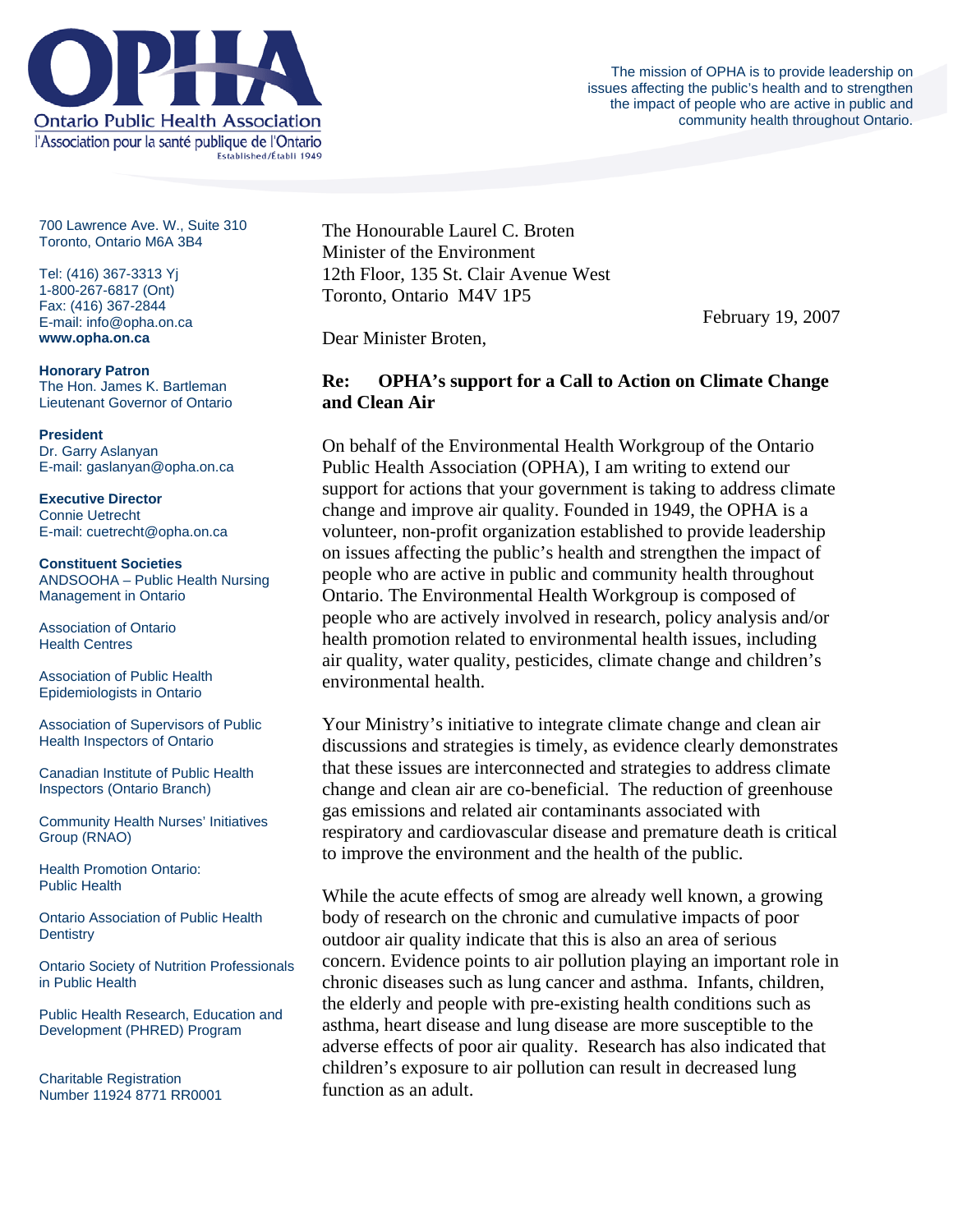## In 2004, OPHA's membership adopted a position paper and resolution on Climate Change and Human Health *(attached and available online at*

*http://www.opha.on.ca/ppres/2004-03\_pp.pdf)* that addresses the many implications of climate change to the health of the public. These include:

- Negative health impacts and potential fatalities due to extremes in hot and cold temperatures;
- Increasing warm temperatures causing more frequent poor air quality events and associated adverse health effects;
- Negative impacts on drinking and recreational water caused by run-off from heavy rainfall;
- Higher water temperatures causing increased algal blooms and higher levels of toxins in fish;
- Health effects and illness related to infectious diseases, existing and emerging, transmitted by insects and other vectors.

Public Health units throughout the GTA and in other areas of the province are working in partnership with other agencies and professional groups to address climate change. Initiatives such as **20/20 The Way to Clean Air** (a social marketing program to reduce automobile and energy use), **Safe and Active Routes to Schools** programs, and programs that encourage alternate transportation, employee trip reduction and carpooling programs are some examples of these types of initiatives.

The OPHA suggests that the following key components should be included in a climate change and clean air plan:

- Firm dates for the closure of Ontario's coal-fired power plants;
- Greater financial support for the development and expansion of public transportation systems particularly between communities across the Greater GTA;
- Development of enforceable guidelines to support the development and implementation of "complete communities" that can be effectively serviced with public transit, cycling and walking;
- Incorporation of air quality and climate change mitigation into the mandatory programs for Public Health units;
- Firm caps for Greenhouse Gases with set target dates; and
- "Green funds" for the municipal sector to encourage corporate and community projects that have the potential to significantly reduce emissions that contribute to air pollution and/or climate change.

We applaud the Ministry of the Environment's initiative to seek input from many stakeholders on the issue of climate change and clean air. The OPHA's Environmental Health Workgroup members participated at the health and environment, transportation and industrial sectoral roundtable discussions on climate change. The roundtables were well facilitated and provided an excellent opportunity for OPHA to profile the many public health issues related to climate change and clean air.